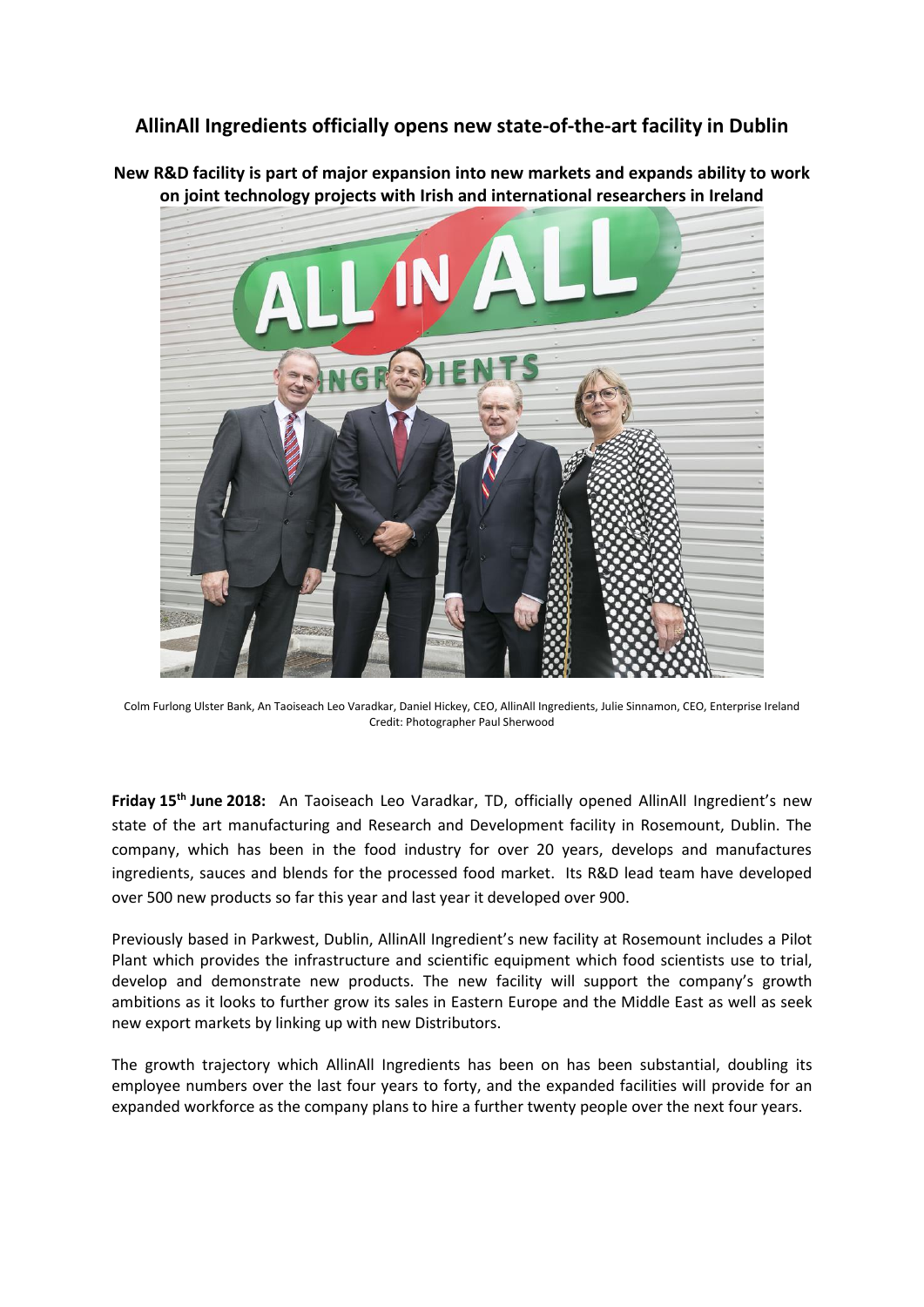

An Taoiseach Leo Varadkar. Credit: Photographer Paul Sherwood

Speaking at the event, An Taoiseach Leo Varadkar, TD, said "It is very encouraging to see cutting edge food research and innovation being developed in Dublin West. AllinAll Ingredients has been at the forefront of innovation in the food sector and the investment in this new state of the art facility should help the company to expand into more new markets in the years ahead. The new facility, located beside Dublin Airport, will also welcome international food scientists seeking to make improvements, innovations and develop products of the future. The Government is prioritising Research and Development through Innovation 2020, our strategy

for R&D, science and innovation and we recently

launched a new €500m Disruptive Technologies to drive innovation and build new markets for Irish businesses. I wish all of the staff at AllinAll Ingredients the very best with this exciting new venture."

Julie Sinnamon, CEO, Enterprise Ireland said: "Research and development drives innovation which is a proven source of advantage and instrumental in helping companies compete internationally. Enterprise Ireland has worked closely with AllinAll Ingredients as the company has evolved over the years and we wish them every success with their ambitious plans for significant growth in export markets."

Commenting on the significant investment, Daniel Hickey, Chief Executive Officer at AllinAll Ingredients said, "AllinAll Ingredients has been at the cutting edge of the food ingredients industry for many years and we are proud to open our new manufacturing and R&D facility in Dublin, which will allow us grow and expand our business in Ireland and around the world."



Julie Sinnamon CEO Enterprise Ireland. Credit: Photographer Paul Sherwood



Daniel Hickey CEO AllinAll Ingredients. Credit Photographer Paul Sherwood

"As people's tastes and food needs change, we need to change with them. Our new R&D facility and Pilot Plant are an important part of the new operation as it allows us trial and demonstrate new ideas and solutions for customers. We will over the coming months not only be trialling and developing new products for our customers, but we will also welcome food scientists from at home and abroad who will be coming to jointly work with us and use our facilities."

These newly designed laboratories provide the state-of-the-art space in which AllinAll's R&D Food Scientists can engage in new product development for key clients in the processed